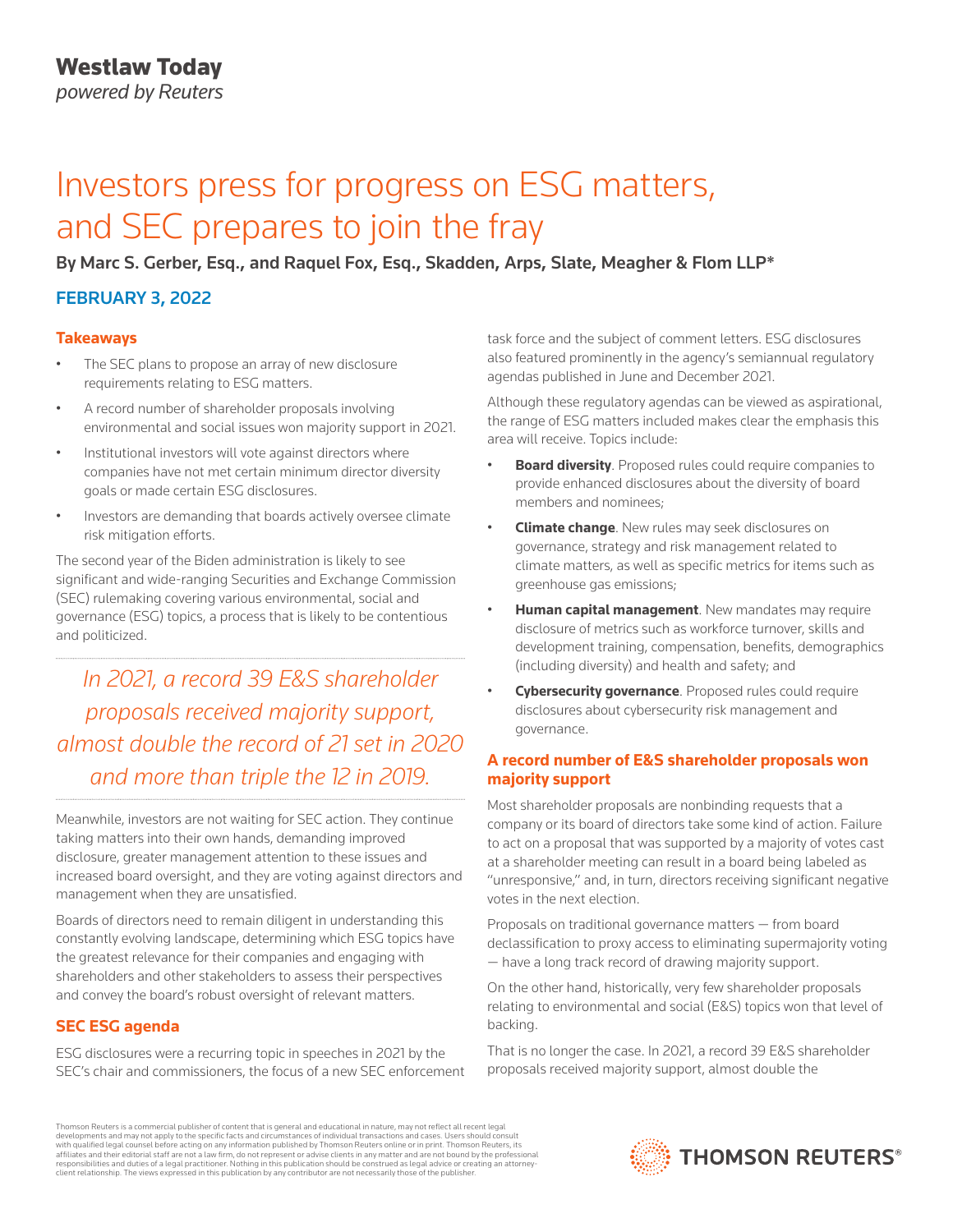record of 21 set in 2020 and more than triple the 12 in 2019. Topics achieving majority support included:

- Environmental and climate change matters, including setting reduction targets for greenhouse gas emissions and reporting on the alignment of companies' lobbying efforts with the 2-degree Celsius goals (15 proposals);
- Board diversity, workforce diversity and other human capitalrelated matters (13 proposals); and
- Political contributions and lobbying expenditures reporting, a topic of increased investor focus in the wake of the January 6, 2021, U.S. Capitol riot (10 proposals).<sup>1</sup>

As the 2022 annual meeting season approaches, these results may motivate companies to negotiate with proponents to withdraw proposals rather than have them go to a vote.

### **Board, management and workforce diversity**

Investors have put increasing emphasis on issues of systemic racism and boardroom, C-suite and workforce diversity since the murder of George Floyd in 2020 and the protests that ensued. That has had an impact in boardrooms. According to the 2021 U.S. Spencer Stuart Board Index, at S&P 500 companies last year, 47% of new directors were racially or ethnically diverse and 30% of all S&P 500 directors were women.

Investors and other stakeholders remain keenly interested in building on this progress. Moreover, as reflected in the voting policies of proxy advisory firms and investors, many believe that diversity matters are relevant for all companies, regardless of industry, although many provide some latitude based on company size:

- **Institutional Shareholder Services (ISS)**. For companies in the Russell 3000 or S&P 1500, ISS will generally recommend against nominating committee chairs where the board has no apparent racially or ethnically diverse members or women. Starting in 2023, ISS' policy regarding companies with all-male boards will extend beyond those included in the two indices.
- **Glass Lewis**. The firm will generally recommend against Russell 3000 nominating committee chairs where the board has fewer than two women directors. Beginning in 2023, it will generally recommend against nominating committee chairs at Russell 3000 companies whose directors are not at least 30% gender diverse. Glass Lewis may recommend against nominating committee chairs at S&P 500 companies with "particularly poor" disclosure about director diversity and, in 2023, it will recommend against the nominating committee chair at S&P 500 companies lacking any individual or aggregated director diversity disclosure.
- **State Street Global Advisors**. In 2021, the firm started voting against nominating committee chairs at S&P 500 companies that did not provide board racial/ethnic diversity information. In 2022, it will vote against nominating committee chairs at S&P 500 companies that do not have at least one director from an underrepresented community.

**BlackRock**. The firm states that boards should aspire to 30% diversity and have at least two directors who identify as women and at least one who identifies as a member of an underrepresented group. It reports that a lack of board diversity was the top reason for its votes against directors in the Americas region in its 2020-21 proxy voting year.

Regarding workforce diversity, in 2021 shareholder proposals calling for disclosure of a company's workforce diversity statistics or reporting on the company's diversity and inclusion efforts routinely were withdrawn following company agreements to make those disclosures. The proposals that proceeded to a vote largely achieved majority support.

## *Investors have put increasing emphasis on issues of systemic racism and boardroom, C-suite and workforce diversity.*

In addition, starting in 2022, State Street will vote against compensation committee chairs at S&P 500 companies not disclosing their federally mandated EEO-1 report data on workforce diversity, likely resulting in disclosure of that data becoming the norm for large cap companies in 2022.

### **Board oversight of climate change strategies and risks**

Investors and other stakeholders remain sharply focused on the risks and opportunities presented by climate change. In addition to being the topic of shareholder proposals, climate risk is more frequently a topic raised by shareholders when engaging with companies, factored into voting decisions and used by activist investors.

As a starting point, investors want assurance that there is board oversight of these matters. For example, Glass Lewis will generally recommend voting against the governance committee chair where a company fails to disclose the board's oversight role of environmental and social issues (although it is agnostic as to whether this oversight is done by the full board, a separate committee, an existing committee or individual directors).

In the case of carbon-intensive industries, investors and others are looking not just at board oversight but at the steps the company is taking to address climate risk. Investors view this issue as impacting the economics of their investment.

For example, BlackRock states that companies that address these risks early "will also be best positioned to capture associated growth opportunities at a time of significant industry transition." BlackRock focuses on over 1,000 carbon-intensive public companies and reported that in the 2020-21 proxy year, it voted against 255 directors based on climate-related concerns it believed could affect long-term shareholder value.

Similarly, for 2022, ISS has adopted a new voting policy relating to the 167 companies currently identified as the Climate Action